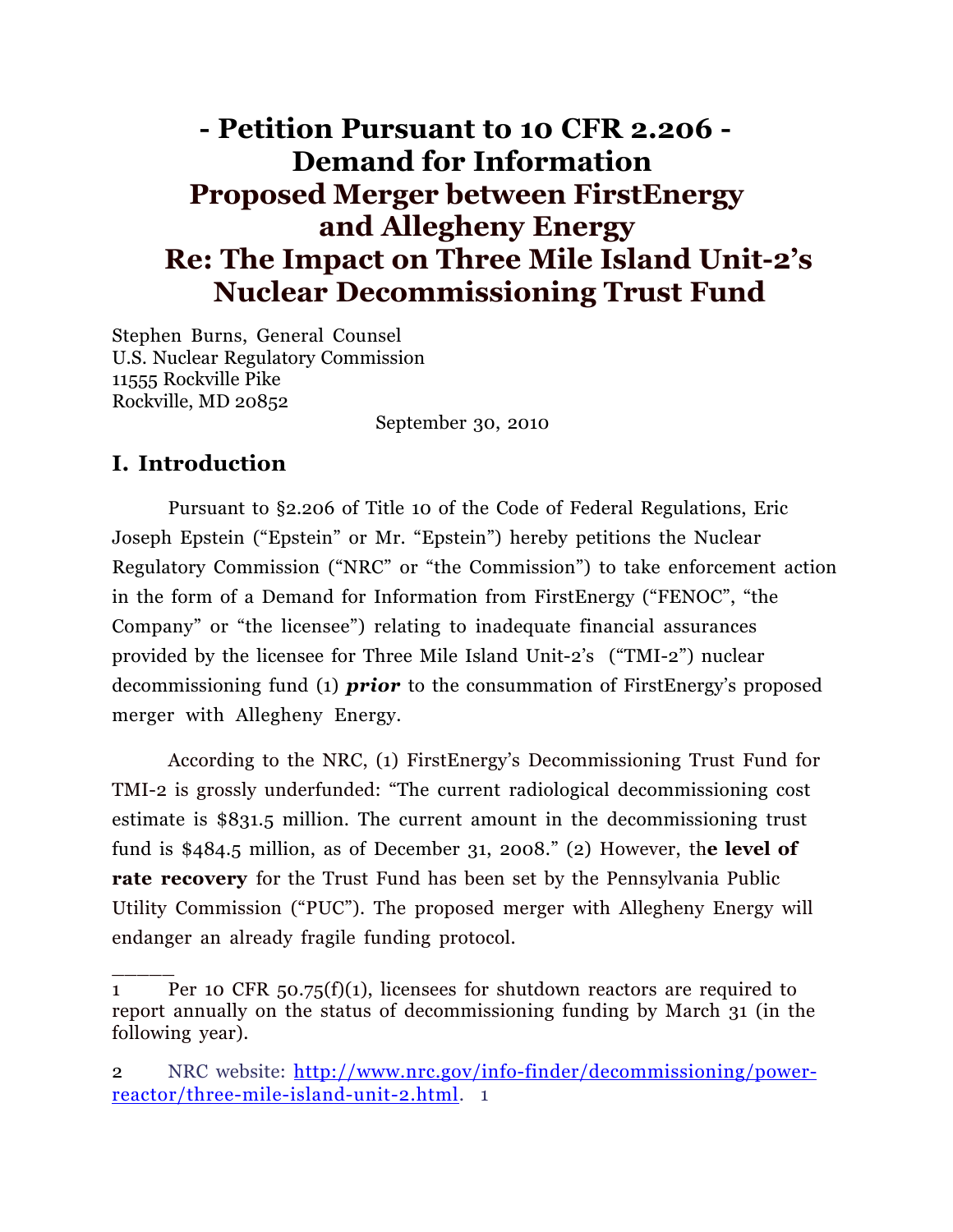According to the NRC, the cost to decommission TMI-2 has **increased by \$26.5 million in less than three years** while the Decommissioning Trust Fund's assets have **decreased by \$116.5 million** during the same period. The NRC determined in 2007, "The current radiological decommissioning cost estimate is \$805 million and \$27 million for non-radiological funds. The current amount in the decommissioning trust fund is \$601 million, as of December 31, 2007." (3)

 Mr. Epstein seeks enforcement action in the form of a Demand for Information ("DFI") requiring FirstEnergy to provide the NRC with site-specific information and financial guarantees that demonstrate and verify the licensee has adequate funding in place to decommission and decontaminate TMI-2, and that the proposed merger will not place additional financial pressures on FirstEnergy's ability to satisfy its decommissioning obligations in 2036.

FirstEnergy's decommissioning report is inadequate, and fails to account for the special status of TMI-2, the current level of underfunding, or the fact that decommissioning rate recovery for Metropolitan Edison (4) and Pennsylvania Electric cease per PUC Orders on December 31, 2010. (5)

The decommissioning trusts of JCP&L and the Pennsylvania Companies are subject to regulatory accounting, with unrealized gains and losses recorded as regulatory assets or liabilities, since the difference between investments held in trust and the decommissioning liabilities will be recovered from or refunded to customers. NGC, OE and TE recognize in earnings the unrealized losses on available-for-sale securities held in their nuclear decommissioning trusts as other-than-temporary impairments. On June 18, 2009, the NRC informed FENOC that its review tentatively concluded that a shortfall existed in the decommissioning trust fund for Beaver Valley Unit 1. On November 24, 2009, FENOC submitted a revised decommissioning funding calculation using the NRC formula

 $\overline{\phantom{a}}$ 

<sup>3</sup> NRC website: http://www.nrc.gov/info-finder/decommissioning/powerreactor/three-mile-island-unit-2.html.

<sup>4</sup> Metropolitan Edison (Docket No. R-00974008) and Penn Electric (Docket No. R-00974009).

<sup>5</sup> Penn Elec's final TMI-2 collection for \$7.817 million occurred in 2009.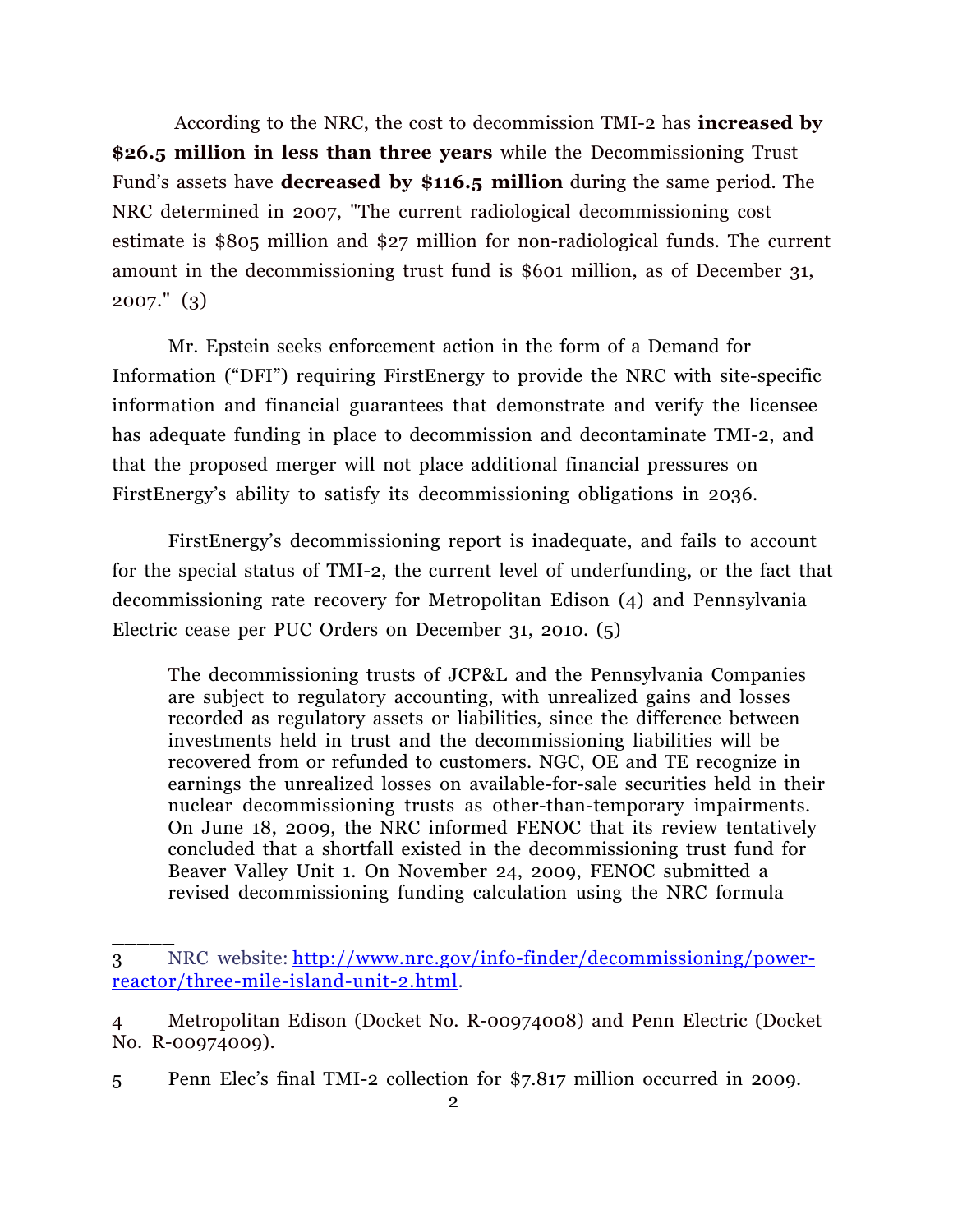method based on the renewed license for Beaver Valley Unit 1, which extended operations until 2036. FENOC's submittal demonstrated that there was a de minimis shortfall. On December 11, 2009, the NRC's review of FirstEnergy's methodology for the funding of decommissioning of this facility concluded that there was reasonable assurance of adequate decommissioning funding at the time permanent termination of operations is expected. FirstEnergy continues to evaluate the status of its funding obligations for the decommissioning of these nuclear facilities. (6)

The Company acknowledged, "The values of FirstEnergy's nuclear decommissioning trusts fluctuate based on market conditions. If the value of the trusts decline by a material amount, FirstEnergy's obligation to fund the trusts may increase. Disruptions in the capital markets and its effects on particular businesses and the economy in general also affects the values of the nuclear decommissioning trusts."

However, FirstEnergy's rate recovery opportunities in Pennsylvania are restricted after December 31, 2010. Three Mile Island Unit-2 will no longer receive rate payer funding for decommissioning after December 31, 2010 when Metropolitan Edison and Penn Elec's "rate caps" are lifted. (Please refer to Enclosure 1)

This is a settled issue at the Pennsylvania Public Utility Commission. (7) TMI-2's decommissioning funding was litigated in both Met Ed and Penn Elec's Restructuring Cases as well as the 2006 Distribution base rate case at the PUC. As part of the Restructuring Settlement, Met Ed and Penn Elec are collecting TMI-2 decommissioning expenses through the Competitive Transition Cost ("CTC") as a stranded cost through December 31, 2010. In the 2006 Distribution base rate case; however, Met Ed sought an increase in the TMI-2 decommissioning expense as part of its CTC revenue requirement. The claim was made as part of a request for a specific exception to the generation rate cap that was allowed under the restructuring settlement. (8)

\_\_\_\_\_

<sup>6</sup> *FirstEnergy 2009 Annual Report,* p. 44.

<sup>7</sup> *FirstEnergy 2009 Annual Report*, p. 59.

<sup>8</sup> Metropolitan Edison and Pennsylvania Electric Company v. Pa. PUC No. 2404 C.D. 2003 (Pa. Cmwlth. 2006) (filed July 19, 2006).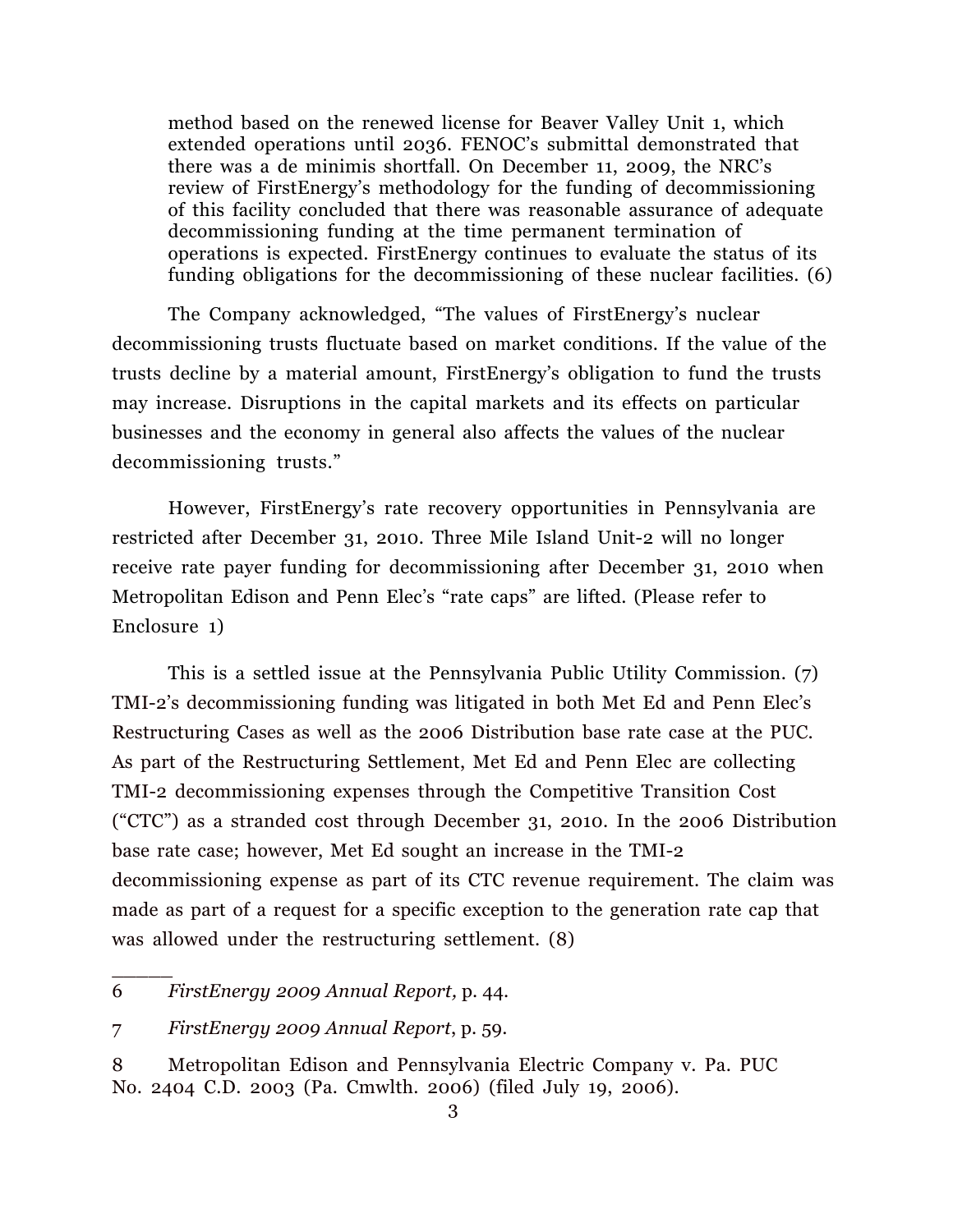The Pennsylvania Public Commission stated:

The Commonwealth Court affirmed the Commission's order requiring Metropolitan Edison and Pennsylvania Electric Company (Electric Companies) to retroactively adjust their accounting entries for stranded cost recovery, as if their Settlement Stipulation had never been approved by the Commission. The Electricity Generation Customer Choice and Competition Act (Competition Act) allowed electric companies to recover stranded costs through a competitive transition charge (CTC), subject to a rate cap. Every electric company was also required to file a restructuring plan explaining its compliance with the Competition Act, subject to approval by the Commission. After the Commission approved the Electric Companies' merger, they sought a rate increase pursuant to the Competition Act, or an immediate rate cap increase of \$316 million per year. Interveners opposed the merger and Electric Companies' requests. The parties failed to reach a consensus, and the Electric Companies proposed a "Settlement Stipulation," which the Commission adopted in 2001. However, Commonwealth Court voided the Stipulation Settlement and reversed the Commission's order in *ARIPPPA v. Pa. PUC*, 892 A.2d 636 ( Pa. Cmwlth. 2002) after multiple parties appealed. In response to the decision, the Commission ordered the Electric Companies to reverse any accounting changes made pursuant to the Settlement Stipulation.

The Commonwealth Court held that the Commission complied with its order directing the Electric Companies to return revenues collected for the distribution and transmission rates to the same levels that existed before the Settlement, thereby ensuring customers were placed back in the same position before the rate change occurred. Furthermore, the Commission guaranteed that when the amount of stranded costs they received was settled, the Electric Companies could collect for any deficiencies. The Court also disagreed with the Electric Companies that the Commission can only change approved rates prospectively and are not subject to retroactive adjustment, since the rates previously approved by the Commission were not legal. (9)

 Additionally, long-standing Atomic Energy Commission and Nuclear Regulatory Commission precedent makes it clear that "once a regulation is adopted, the standards it embodies represent the Commission definition of what is required to protect the public health and safety."

\_\_\_\_\_

<sup>9</sup> Metropolitan Edison and Pennsylvania Electric Company v. Pa. PUC, No. 2404 C.D. 2003 (Pa. Cmwlth. 2006) (filed July 19, 2006).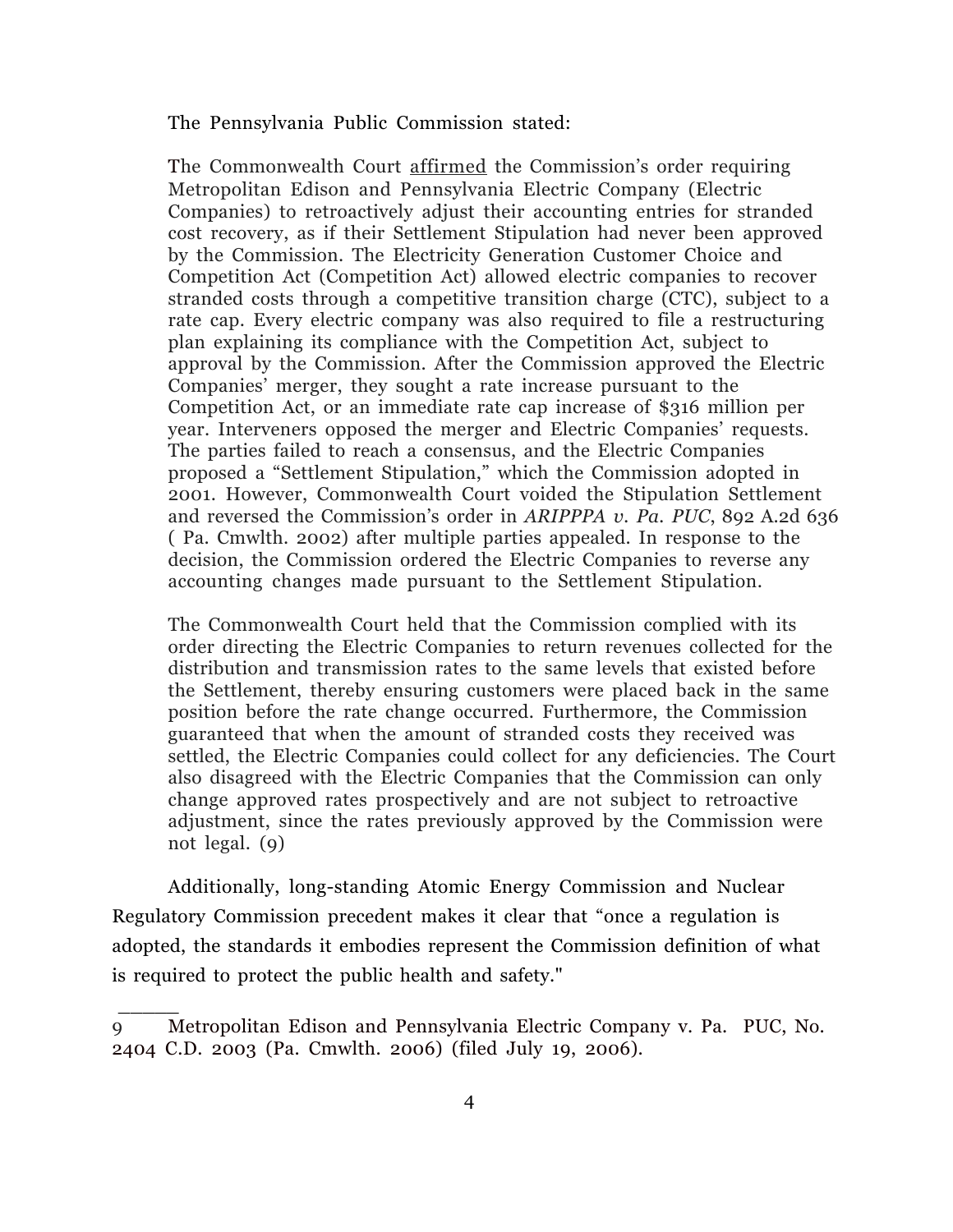By the same token, neither the applicant nor the staff should be permitted to challenge applicable regulations, either directly or in directly , those parties should not generally be permitted to seek or justify the licensing of a reactor which does not comply with applicable standards. Nor can they avoid compliance by arguing that, although an applicable regulation is not met, the public health and safety will still be protected. For, once a regulation is adopted,the standards it embodies represent the Commission s definition of what is required to protect the public health and safety. In short, in order for a facility to be licensed to operate,the applicant must establish that the facility complies with all applicable regulations. If the facility does not comply, or if there has been no showing that it does comply, it may not be licensed. (9)

The NRC can not ignore or manipulate its own regulations relating to financial assurances for decommissioning

FirstEnergy recently acknowledged the embedded uncertainty and historic variability associated with "nuclear generation involves risks that include uncertainties relating to health and safety, additional capital costs, the adequacy of insurance coverage and nuclear plant decommissioning." (10) The Company's statement is underscored by the inability of TMI-2's management to predict decommissioning costs or funding levels over the past 25 years.

On January 18, 1994, at the NRC's Advisory Panel meeting, GPU's President Robert E. Long stated that the Company had \$104.7 million on hand to decommission TMI-2. GPU's spokesperson, Mary Wells said, "We have a detailed plan in place to make sure that the money is going to be there."

By February, 1997, GPU reported in its *1997 Annual Report* that the cost to decommission TMI-2 **doubled in four years.** The original \$200 million projection has been increased to \$399 million for radioactive decommissioning. An additional \$34 million will be needed for non-radiological decommissioning.

 $\overline{\phantom{a}}$ 

<sup>9</sup> Vermont Yankee Nuclear Power Station), United Sates of America Atomic Energy Commission Atomic Safety & Licensing Appeal Board, Memorandum and Order, (ALAB-138) Docket No. 50-271, IV., p. 528, Section IV, Paragraph A., p. 528, July 31, 1973.

<sup>1 0</sup> *FirstEnergy 2009 Annual Report*, p. 17.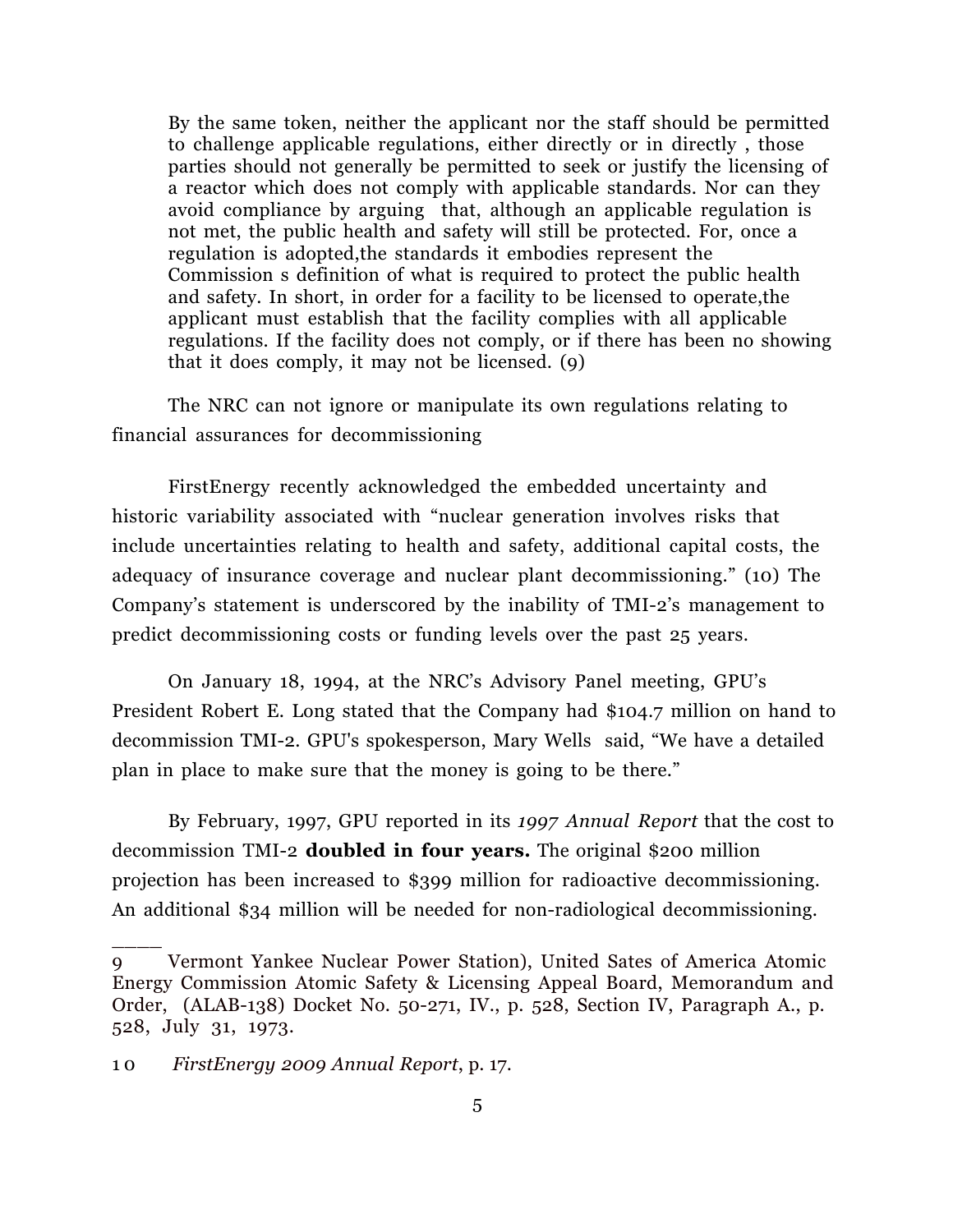The new funding "target" was **\$433 million or a \$328.3 million increase in just 48 months.** Ten years later, according to the NRC, the radiological decommissioning cost estimate was **\$779** million and \$26 million for non-radiological funds. The amount in the decommissioning trust fund was \$559 million, as of December 31, 2006.

In 2007 the TMI-2 site summary on the NRC's website stated as of December 31, 2007, "The current radiological decommissioning cost estimate is \$805 million and \$27 million for non-radiological funds. The current amount in the decommissioning trust fund is \$601 million, as of December 31, 2007."

In 2008, according to the NRC, the radiological decommissioning cost estimate was \$831.5 million. The amount in the decommissioning trust fund was \$484.5 million as of December 31, 2008.

According to the NRC, the cost to decommission TMI-2 has **increased by \$26.5 million in less than three years** while FirstEnergy decommissioning trust fund's assets has **decreased by \$116.5 million** during the same period.

However, the owners of Three Mile island Unit-2 promised the NRC that delaying the cleanup would decrease cost and increase safety. Frank Standerfer GPU vice-president and director of TMI-2 told the NRC, "If we wait [to decommission TMI-2] there would be less risk to our workers and it would be more cost effective. He also told the NRC's TMI Advisory Panel, "GPU will not have a problem finding funds to shut both reactors in the next century." (11)

After 31 years of broken promises, faulty assumptions, and inaccurate projections, the NRC should hold FirstEnergy accountable and demand a sitespecific funding plan at the site of the nation's worst commercial nuclear accident. **At a minimum, the proposed Merger must be held in abeyance** unit Three Mile Island-2 can demonstrate that is has adequate funding in place to decommission Three Mile Island Unit-2 in 2036 - 57 years after the Accident.

\_\_\_\_\_

<sup>11</sup> Transcript from the NRC's TMI-2 Citizens Advisory Panel convened on May 27, 1988 in Harrisburg, PA.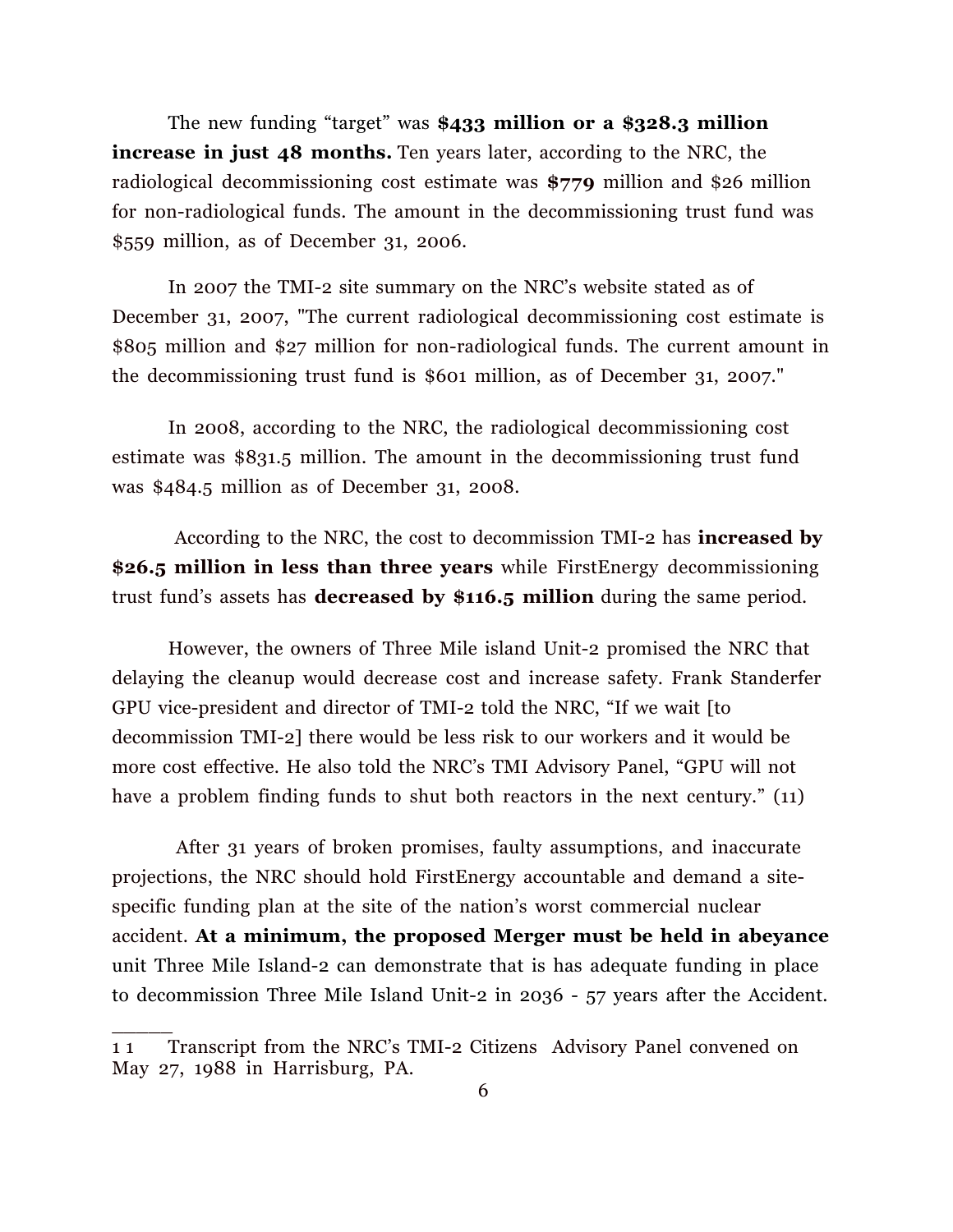## **II. Background**

In July, 1969 Met Ed began construction on Three Mile Island-2 Unit 2, and the station came on line in December 1978. TMI-2 was grossly over budget and behind schedule. The plant had been on-line for just 90 days, or 1/120 of its expected operating life, before the March, 1979, accident. One billion dollars was spent to defuel the facility. Three months of nuclear power production at TMI-2 has cost close to \$2 billion dollars in construction and cleanup bills; or the equivalent of over \$10.6 million for every day TMI-2 produced electricity. The above mentioned costs do not include nuclear decontamination and decommissioning or restoring the site to "Greenfield. TMI-2 had no funds socked away at the time of meltdown for decontamination or decommissioning.

At the time of the core-melt, LOCA in March 1979, Three Mile Island I and 2 were owned three utilities operating in two states, i.e., Metropolitan Edison (50%), Jersey Central Power & Light (25%) and Pennsylvania Electric (25%). The companies were organized under the General Public Utilities holding company umbrella. The operator of both plants was Met Ed.

 On March 25, 1980, Met Ed, blamed the plant's designer, Babcock & Wilcox (B&W) for the TMI accident, sue B&W for \$500 million. TMI's owners also filed an unsuccessful \$4 billion law suit against the NRC alleging that the Agency's negligence contributed to the TMI accident.

In September, 1980, Met Ed renamed itself GPU Nuclear. Met Ed continued to operate the plant and owned 50% of its assets.

On January 18, 1994 at the NRC's Advisory Panel meeting, GPU's President Robert E. Long stated that the Company had \$104.7 million on hand to decommission TMI-2. GPU's spokesperson, Mary Wells said, "We have a detailed plan in place to make sure that the money is going to be there."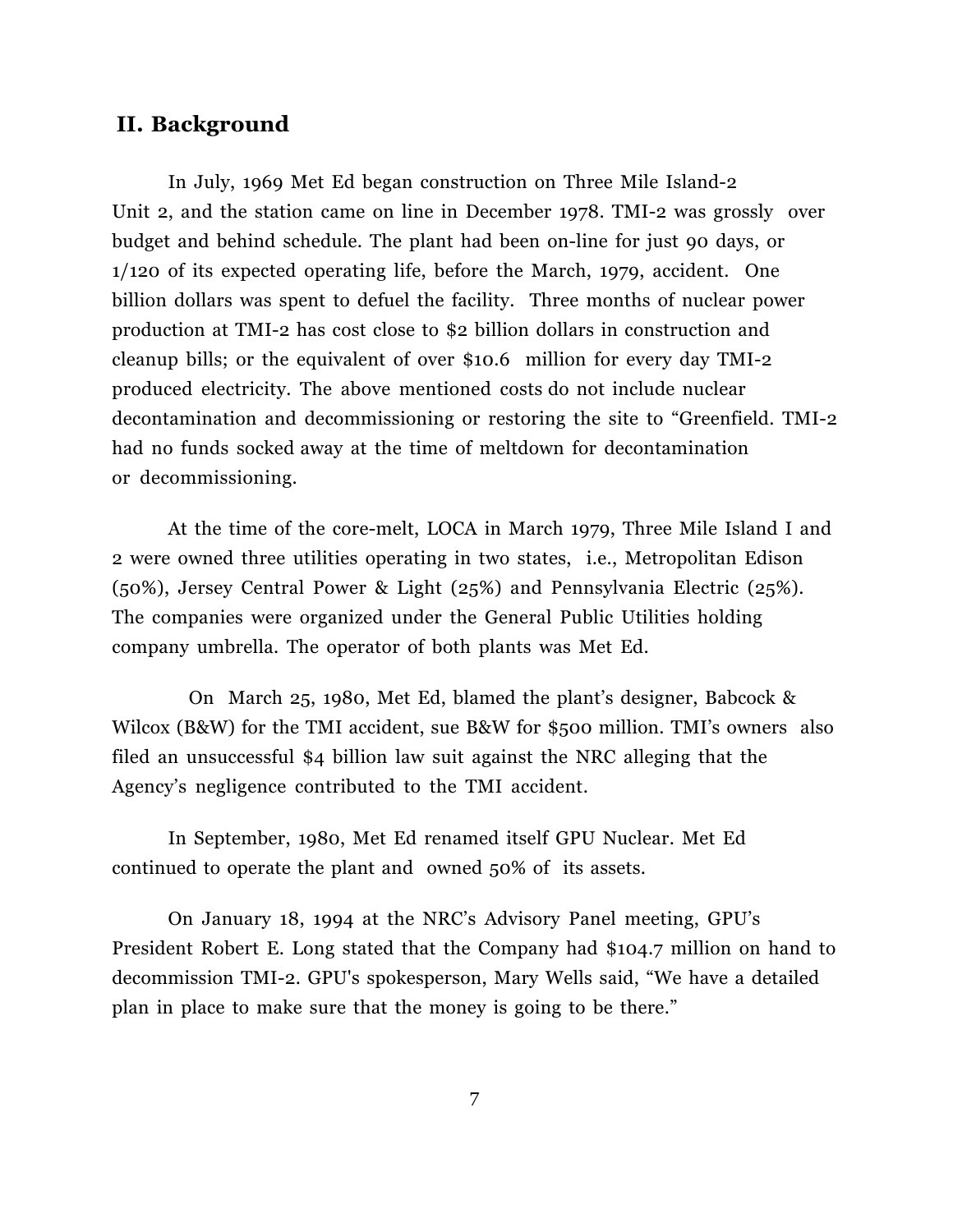On September 20, 1995, the Pennsylvania Supreme Court reversed a lower court's decision, and sided with GPU in allowing the Company to charge rate payers for the TMI-2 accident. One billion has been spent to defuel the plant, which now lays in idle shutdown, i.e., Post-Defueling Monitored Storage.

By February, 1997, GPU reported in its *1997 Annual Report* that the cost to decommission TMI-2 doubled in four years. The original \$200 million projection has been increased to \$399 million for radioactive decommissioning. An additional \$34 million will be needed for non-radiological decommissioning.

The new funding "target" was \$433 million or a \$328.3 million increase in just 48 months.

On July 17, 1998, AmerGen Energy announced that it reached an Agreement with GPU to purchase TMI-1 for \$100 million. The proposed sale includes \$23 million for the fuel inventory.

On July 21, 1999, GPU Nuclear received permission form the NRC to reduce the insurance at TMI-2 from \$1.06 billion to \$50 million.

On December 20, 1999, TMI-'s license was transferred from GPU Nuclear to AmerGen. TMI-2 remains a GPU possession in placed in Post-Defueling Monitored Storage in 1992. GPU contracts with AmerGen to maintain a skeletal staff presence at TMI-2.

On August 9, 2000, FirstEnergy and GPU announced a planned merger expected to be finalized by August 2001. FENOC would acquire GPU for approximately \$4.5 billion. Ownership of TMI-2 and liability for 1,990 health suits against GPU would be transferred to FirstEnergy.

In November, 2001, TMI-2 was formally transferred from GPU Nuclear to FirstEnergy. GPU Nuclear retains the license for TMI-2 and is owned by FirstEnergy Nuclear Operating Company.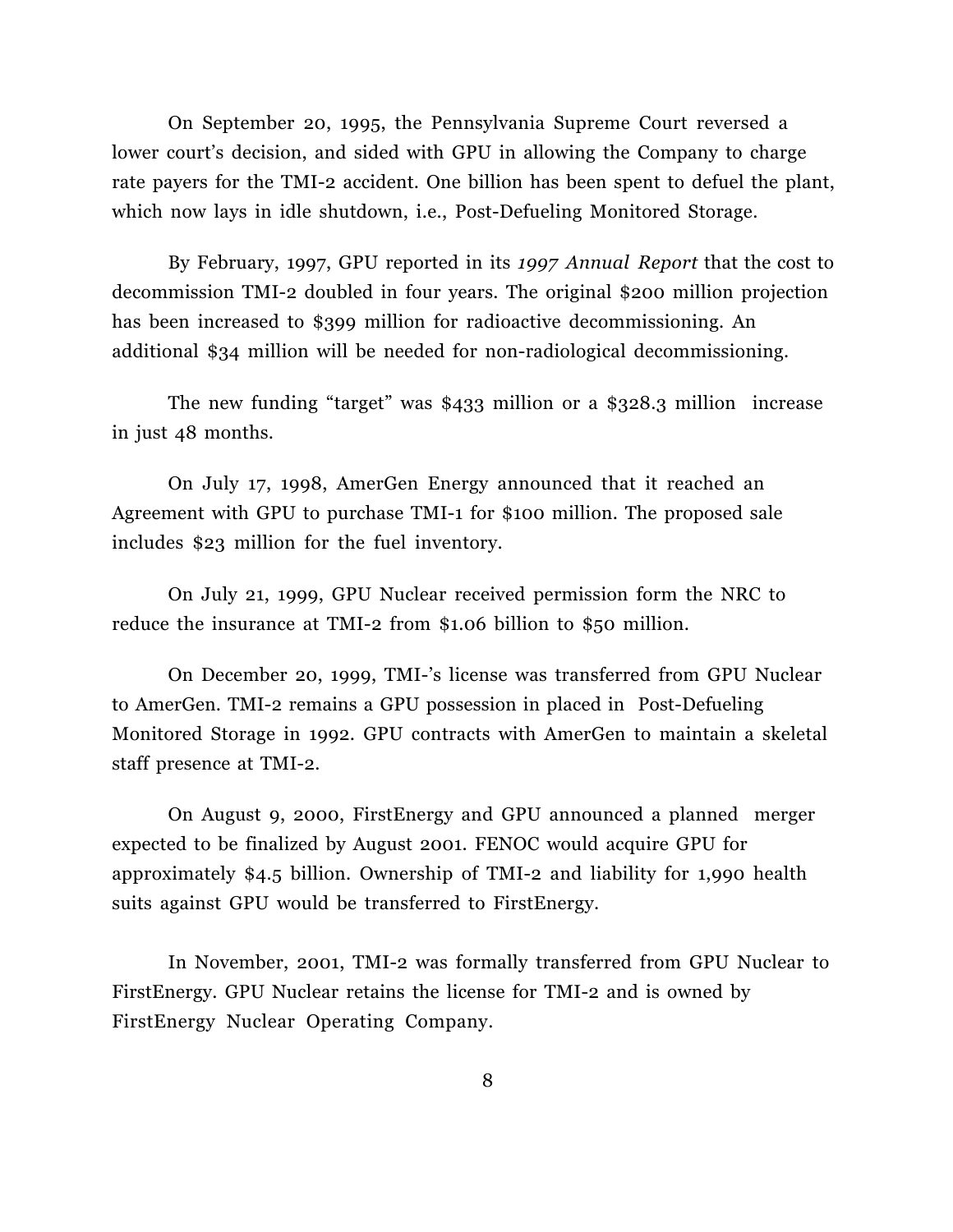In 2006, according to the NRC, the radiological decommissioning cost estimate was \$779 million and \$26 million for non-radiological funds. The amount in the decommissioning trust fund was \$559 million as of December 31, 2006.

In 2007 the TMI-2 site summary for 2007, the NRC's website, "The current radiological decommissioning cost estimate is \$805 million and \$27 million for non-radiological funds. The current amount in the decommissioning trust fund is \$601 million, as of December 31, 2007."

And in 2008, according to the NRC, the radiological decommissioning cost estimate for TMI-2 was \$831.5 million. The amount in the decommissioning trust fund was \$484.5 million as of December 31, 2008.

According to the NRC, the cost to decommission TMI-2 has increased by \$26.5 million in less than three years while FirstEnergy decommissioning trust fund's assets has decreased by \$116.5 million during the same period.

Winter-Spring, 2010, FirstEnergy and Allegheny Energy filed merger applications with various state and federal agencies, but made no such filing with the Nuclear Regulatory Commission.

On February 11, 201o, Standard & Poor's downgraded FirstEnergy's debt: "We downgraded FirstEnergy Corp. and subsidiaries to 'BBB-' from 'BBB' based on its intention to merge with lower-rated Allegheny Energy Inc."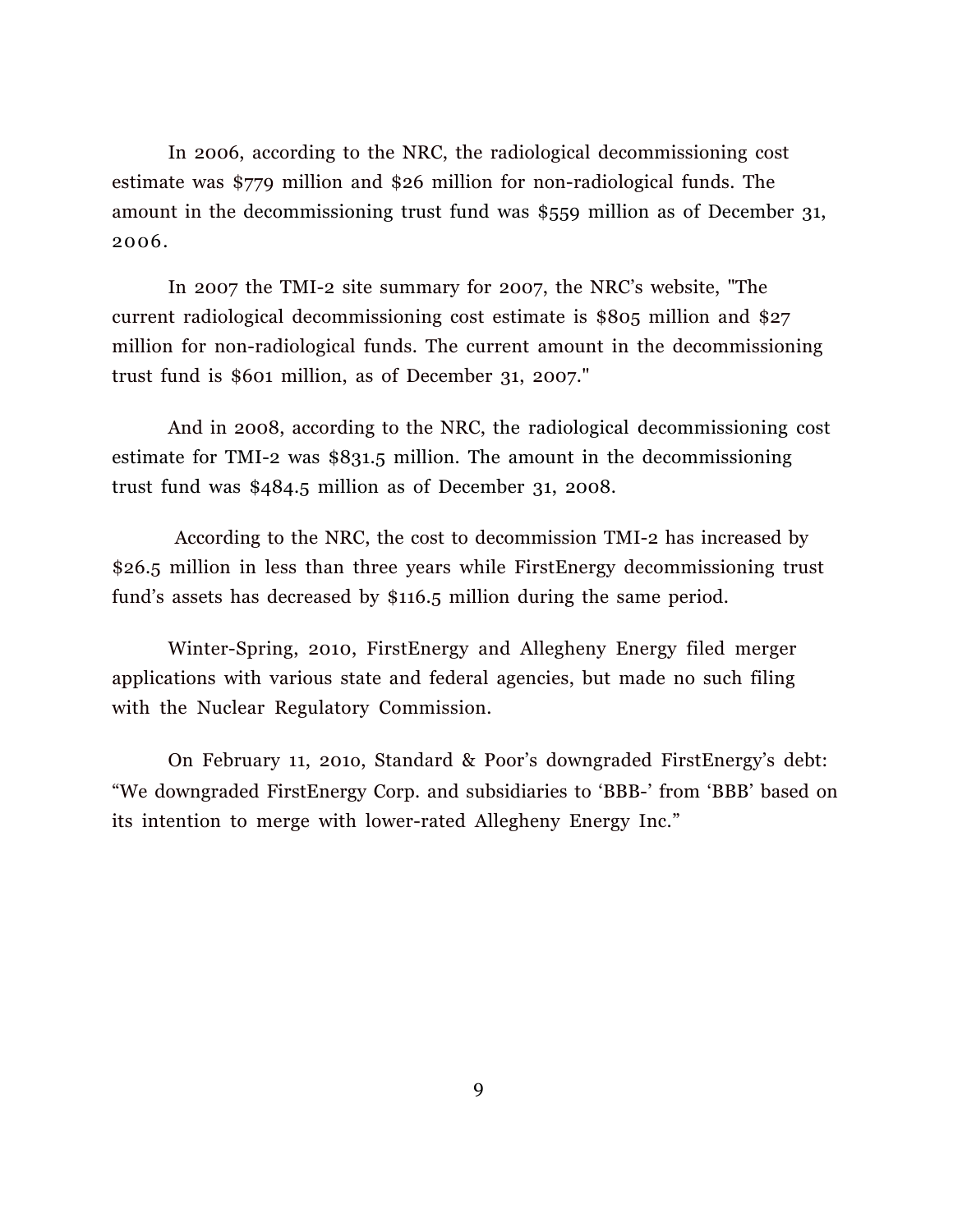### **IV. Site Status Summary.**

The NRC's website stated on September 30, 2010:

"The Three Mile Island, Unit 2 (TMI-2) operating license was issued on February 8, 1978, and commercial operation was declared on December 30, 1978. On March 28, 1979, the unit experienced an accident which resulted in severe damage to the reactor core. TMI-2 has been in a non-operating status since that time. The licensee conducted a substantial program to defuel the reactor vessel and decontaminate the facility. All spent fuel has been removed except for some debris in the reactor coolant system. The plant defueling was completed in April 1990. The removed fuel is currently in storage at Idaho National Laboratory, and the U.S. Department of Energy has taken title and possession of the fuel. TMI-2 has been defueled and decontaminated to the extent the plant is in a safe, inherently stable condition suitable for long-term management. This long-term management condition is termed post-defueling monitored storage, which was approved in 1993. There is no significant dismantlement underway. The plant shares equipment with the operating TMI - Unit 1. TMI-1 was sold to AmerGen (now Exelon) in 1999. GPU Nuclear retains the license for TMI-2 and is owned by FirstEnergy Corp. GPU contracts with Exelon for maintenance and surveillance activities. The licensee plans to actively decommission TMI-2 in parallel with the decommissioning of TMI-1. The current radiological decommissioning cost estimate is **\$831.5 million.** The current amount in the decommissioning trust fund is **\$484.5 million,** as of December 31, 2008." (**Boldface type added**.) (12)

Estimated Date For Closure: 12/31/2036

 $\overline{\phantom{a}}$ 

<sup>1 2</sup> US, Nuclear Regulatory Commission, Three Mile Island - Unit 2, License No.: DPR-73 Docket No.: 50-320, License Status: Possession Only License.

http://www.nrc.gov/info-finder/decommissioning/power-reactor/three-mileisland-unit-2.html.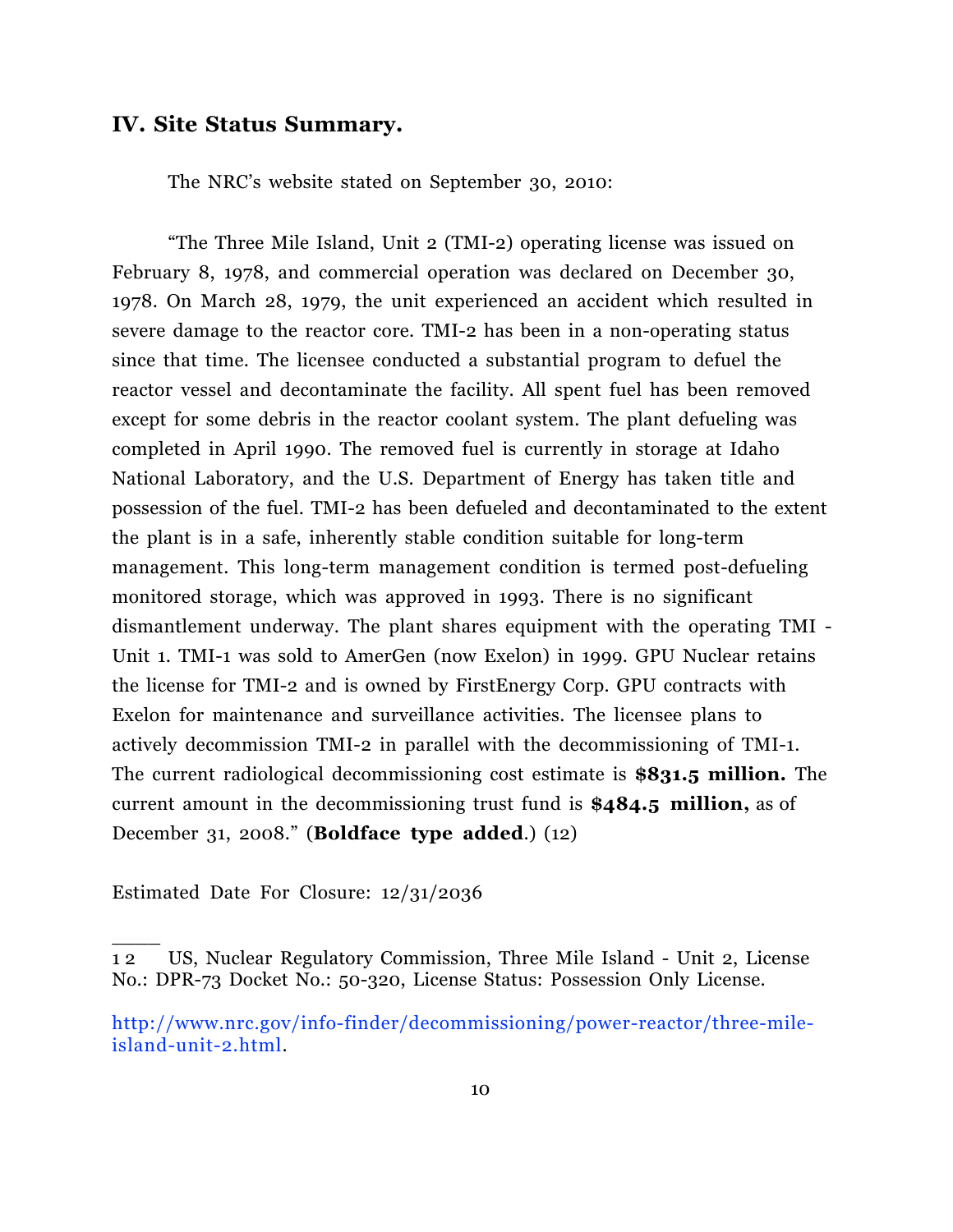## **V. Demand for Information.**

Its prudent for the Commission to respond to Mr. Epstein's Petition requesting a Demand for Information in a expedited manner based on the timing of the proposed merger.

1) Mr. Epstein respectfully requests that the NRC Issue a Demand for Information to FirstEnergy for a **site-specific** decommissioning funding plan for TMI-2.

2) Mr. Epstein respectfully requests that the NRC Issue a Demand for Information to FirstEnergy requesting FENOC's site-specific funding plan for the TMI-2 decommissioning trust **after the rate caps expire** for Metropolitan Edison and Penn Elec on December 31, 2010.

3) The current radiological decommissioning cost estimate is **\$831.5 million.**  As of December 31, 2008, the amount in the decommissioning trust fund was **\$484.5 million.**

This is not a de minimis shortfall.

Mr. Epstein respectfully requests that the NRC Issue a Demand for Information to FirstEnergy relating to FENOC's investment plan to make-up the current decommissioning **shortfall.**

4) Mr. Epstein respectfully requests that the NRC Issue a Demand for Information to FirstEnergy regarding FENOC's proposed **financial contribution** plan to make-up the current decommissioning shortfall.

5) The Company anticipates that the nuclear generating stations will operate at least until the end of their current licensed lives. In the event that any of the stations are retired early, the Company anticipates that funding will be adjusted to match any change in decommissioning schedule and/or cost scenario.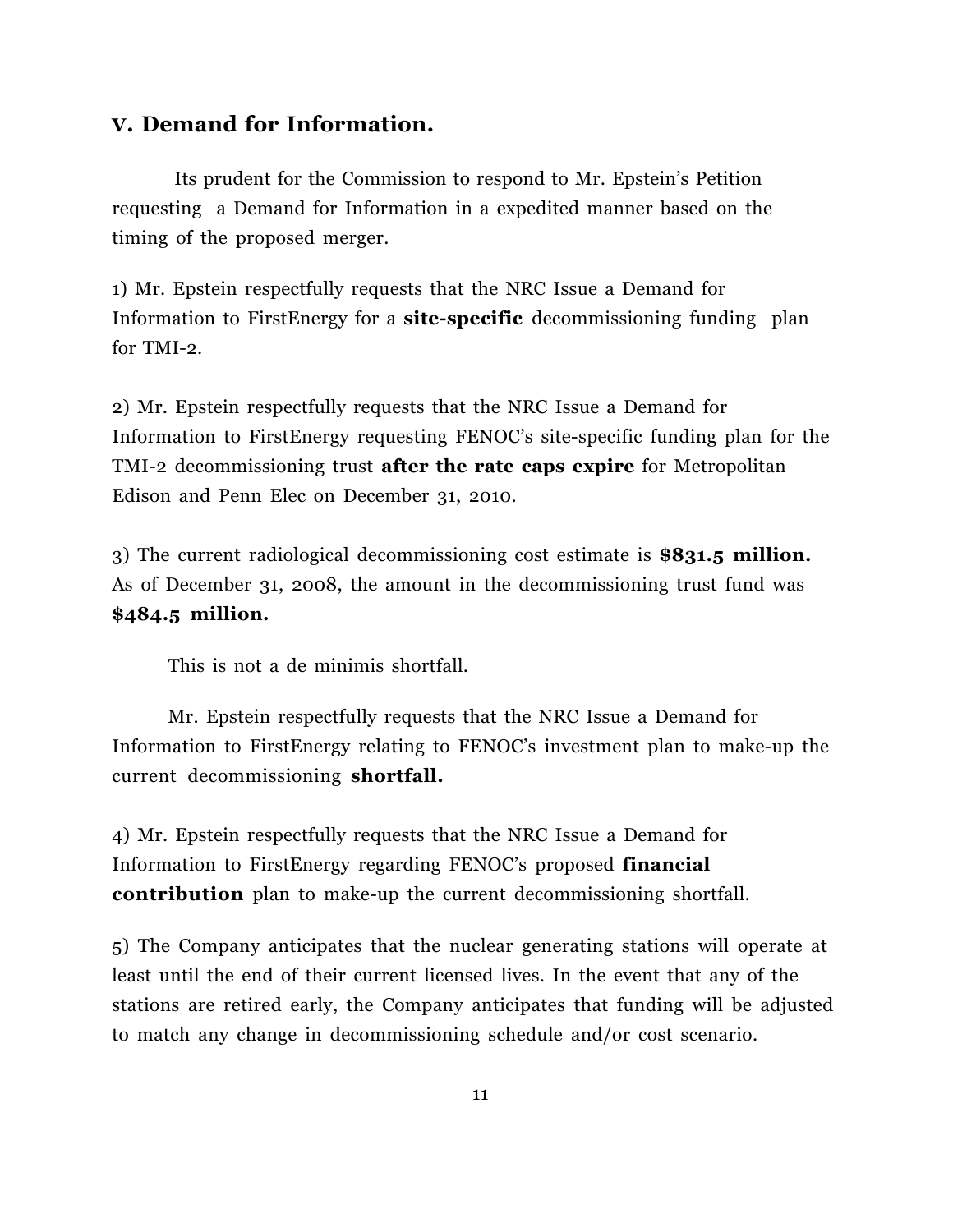Mr. Epstein respectfully requests that the NRC Issue a Demand for Information to FirstEnergy relating to the Company's plan to **fund the**  decommissioning trust for TMI-2, if TMI-1 is prematurely retired.

6) The Company anticipates that the nuclear generating stations will operate at least until the end of their current licensed lives. In the event that any of the stations are retired early, the Company anticipates that funding will be adjusted to match any change in decommissioning schedule and/or cost scenario.

Mr. Epstein respectfully requests that the NRC Issue a Demand for Information to FirstEnergy relating to the Company's **planned timing** for decommissioning TMI-2, if TMI-1 is prematurely retired.

Additionally, Mr. Epstein requests that the Nuclear Regulatory Commission:

(a) Provide Eric Joseph Epstein with copies of all correspondence sent to First Energy regarding this Petition.

(b) Provide Mr. Epstein with advance notice of all public and private meetings conducted by the Agency with regarding this Petition.

(c) Provide Mr. Epstein with an opportunity to participate in all relevant phone calls between NRC staff and FirstEnergy regarding this Petition.

(d) Provide Mr. Epstein with copies of all correspondence sent to Members of Congress and/or industry organizations (e.g., the Nuclear Energy Institute, the Electric Power Research Institute, the Institute for Nuclear Power Operations, Commonwealth of Pennsylvania) Department of Justice, the Securities and Exchange Commission regarding this Petition.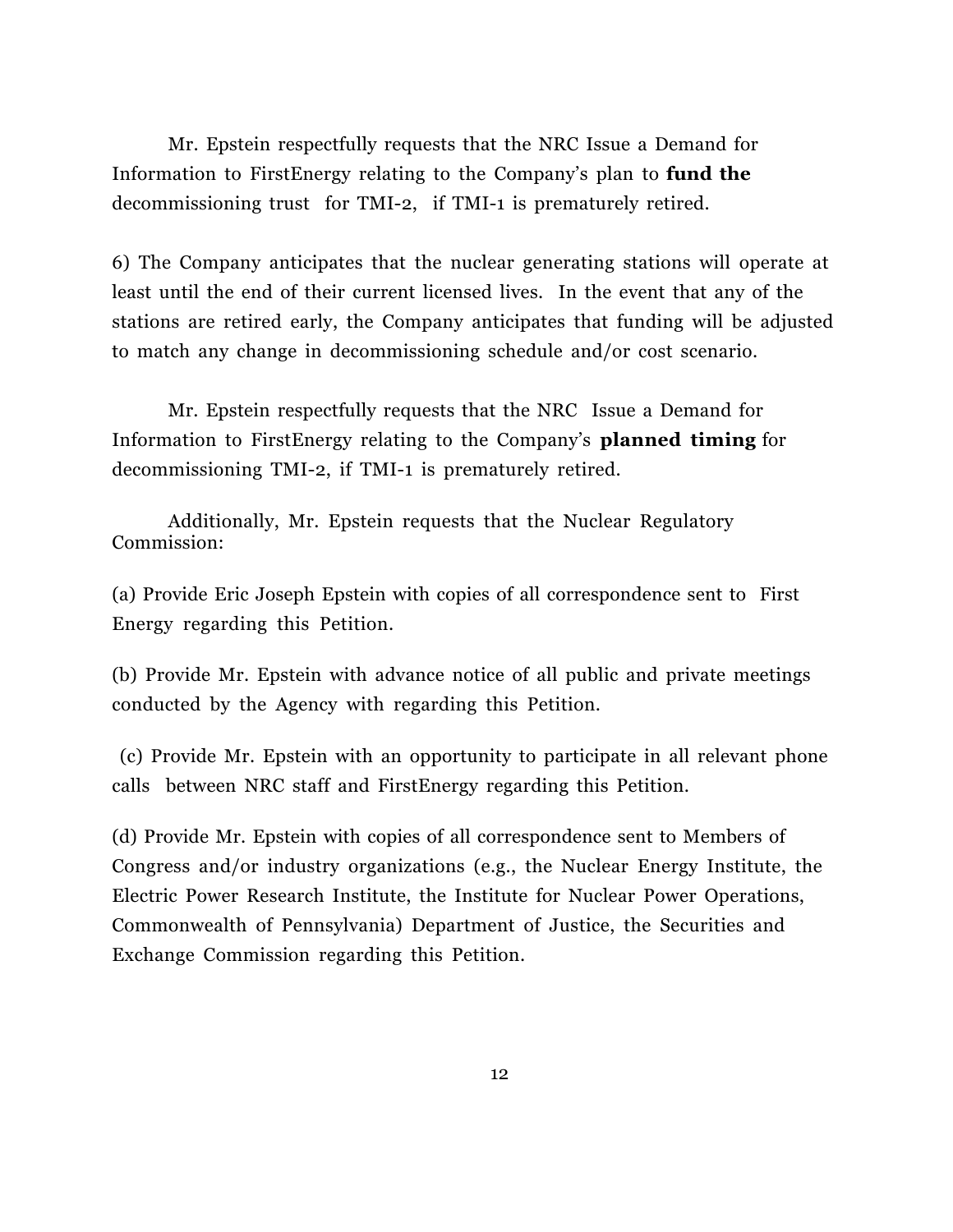Respectfully submitted,

Eric J. Epstein 4100 Hillsdale Road, Harrisburg PA 17112 (717)-541-1101 lechambon@comcast.net

**Enclosure**

Dated: September 30, 2010.